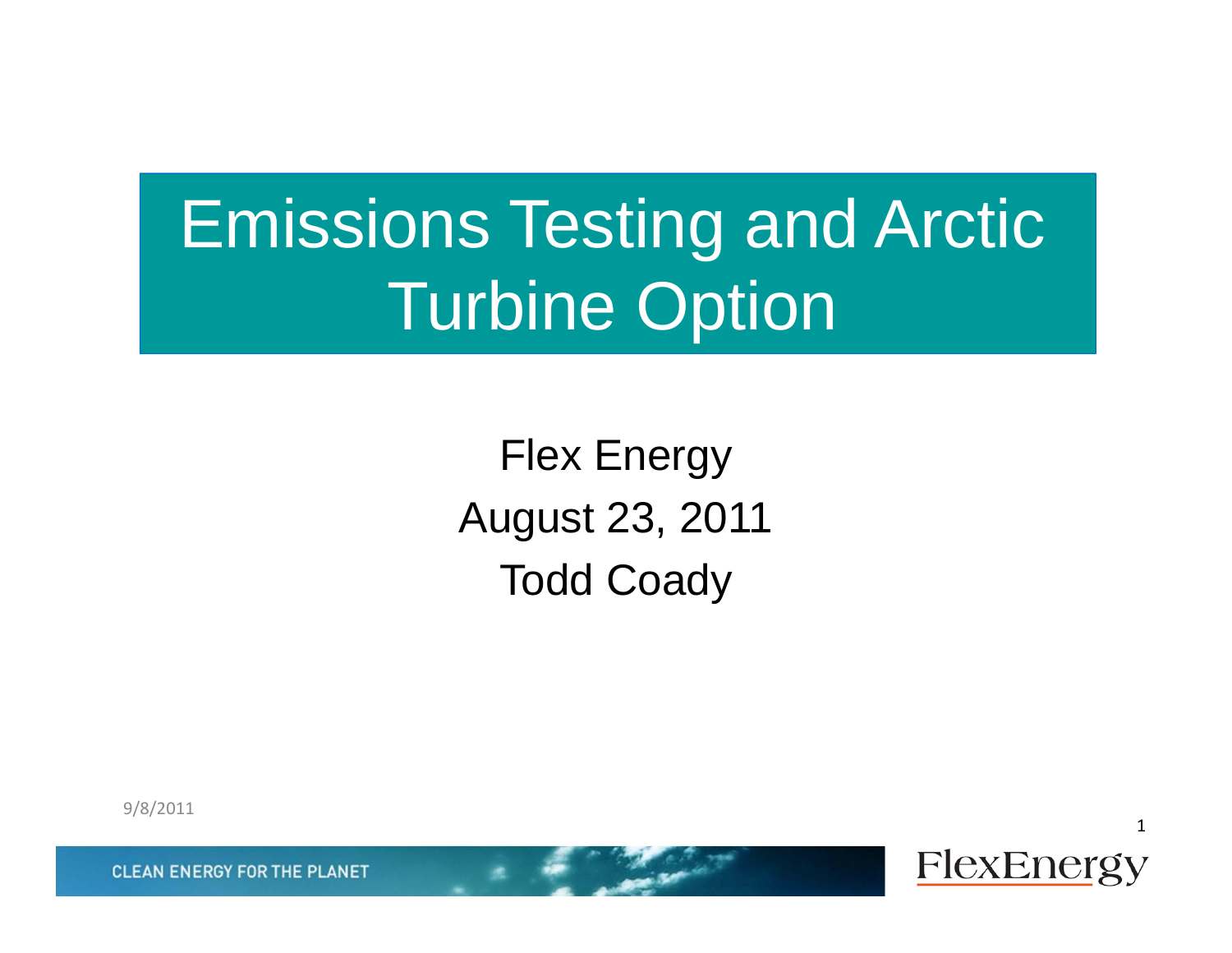#### FlexEnergy Presentation Overview

- •• FlexEnergy is a leading manufacturer in the gas turbine industry. FlexEnergy provides one the cleanest power platforms in the world.
- • **Project I: Emissions Testing** emissions tests on an upgraded design were run, preparing it would pass CARB (California Air Resources Board) standards with design changes.
- • **Project II: Arctic Turbine Option** Initial design steps were taken to design a turbine that would survive and start aftera cold soak to below ‐40°C



Figure 1: Newly Redesigned Microturbine



2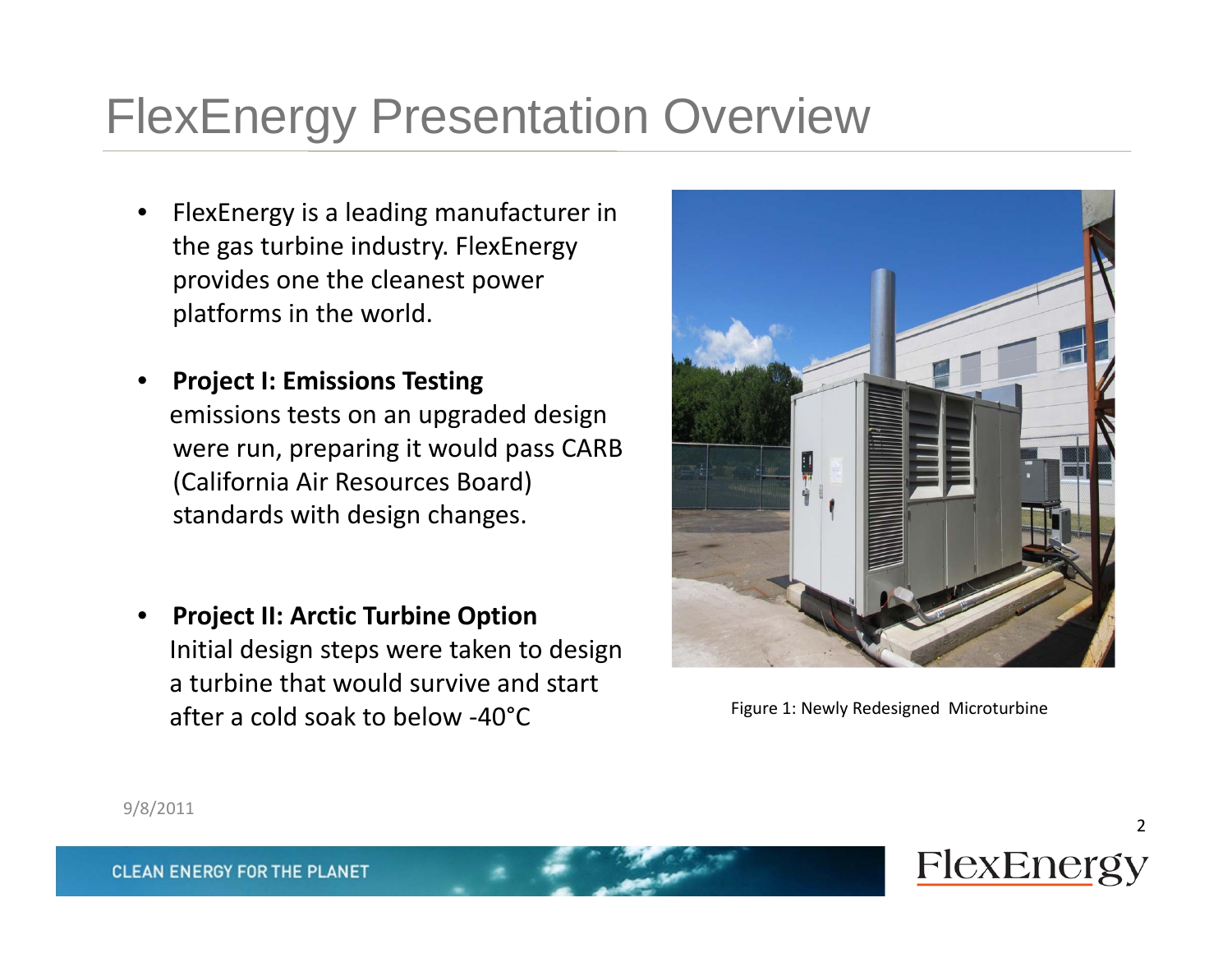

Figure 1: Combustor with dilution holes of XX.xx mm diameter

This initial combustor had dilution holes of diameter XX.xx mmas seen in the above figure. The holes control the flow of air through the combustor.

9/8/2011

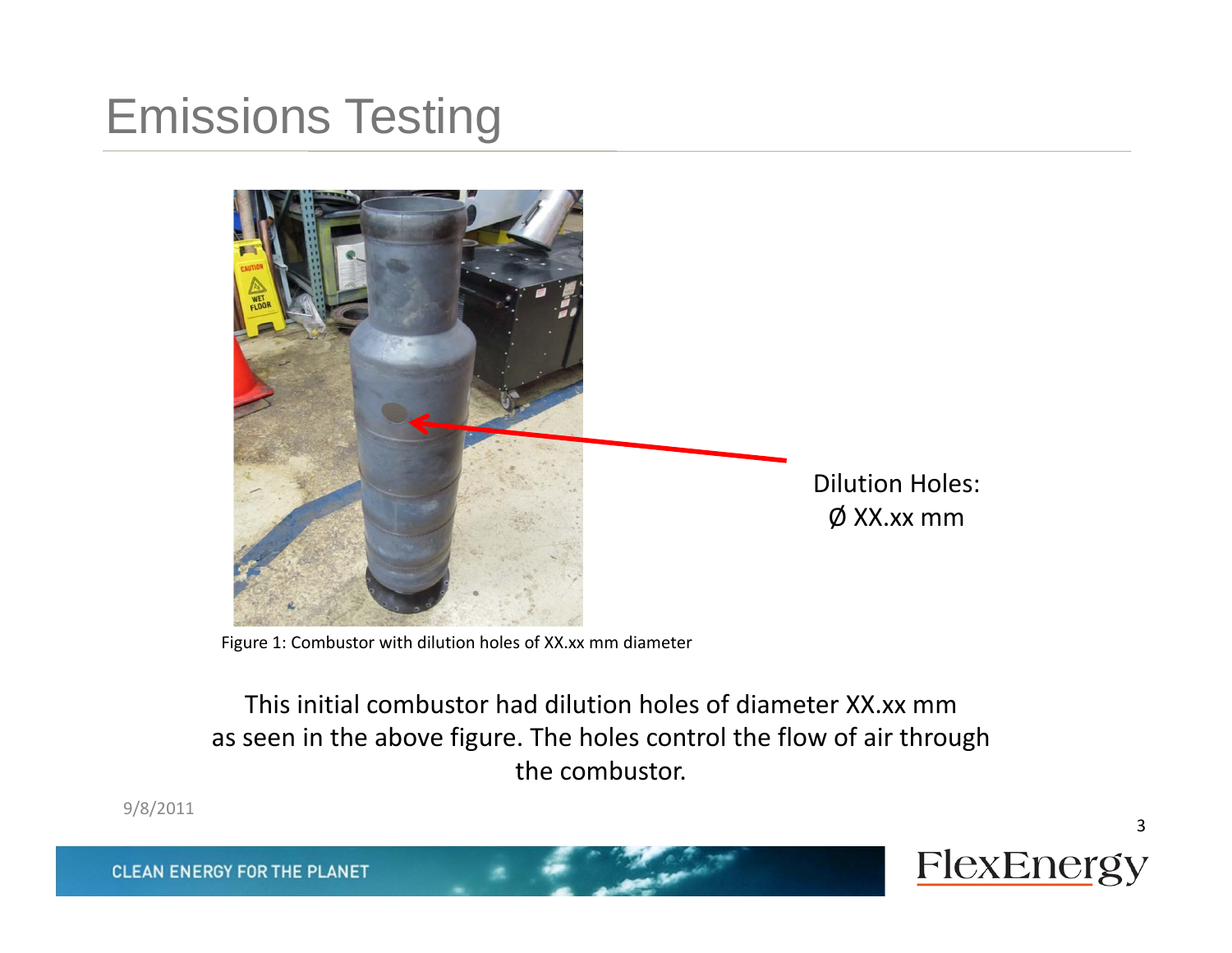



**Flowpath Temperatures**

Results obtained for XX.xx dilution hole size combustor are seen above. CO levels pass for all flowpath temperatures, but NO $_\mathrm{\star}$  levels are too high at high flowpath temperatures.

9/8/2011

**CLEAN ENERGY FOR THE PLANET** 

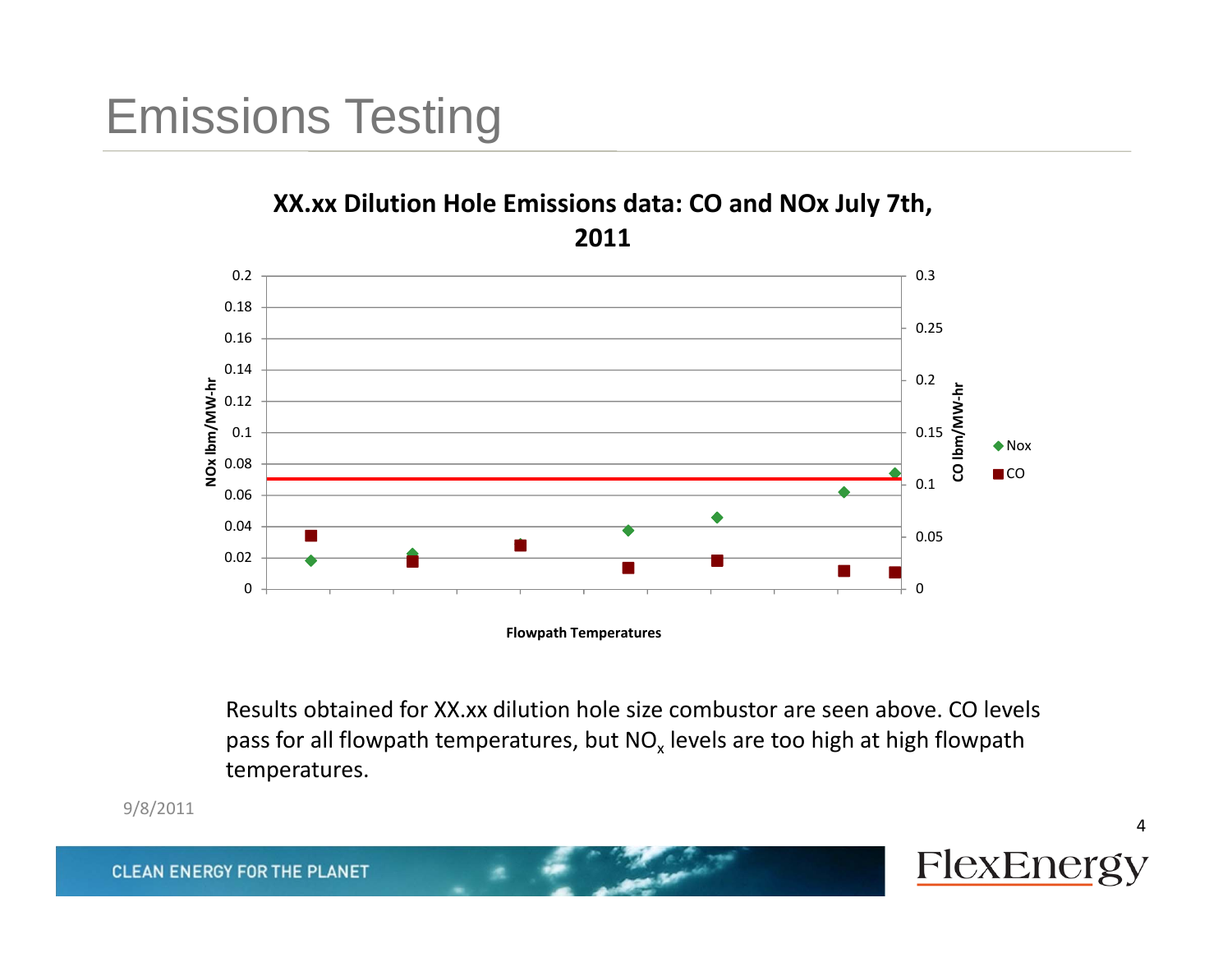For comparison, <sup>a</sup> combustor with dilution holes of diameter YY.yy mm were tested:



#### **YY.yy mm Dilution Hole Emissions Data: CO and NOx**

This combustor must alsobe tested for lean stability

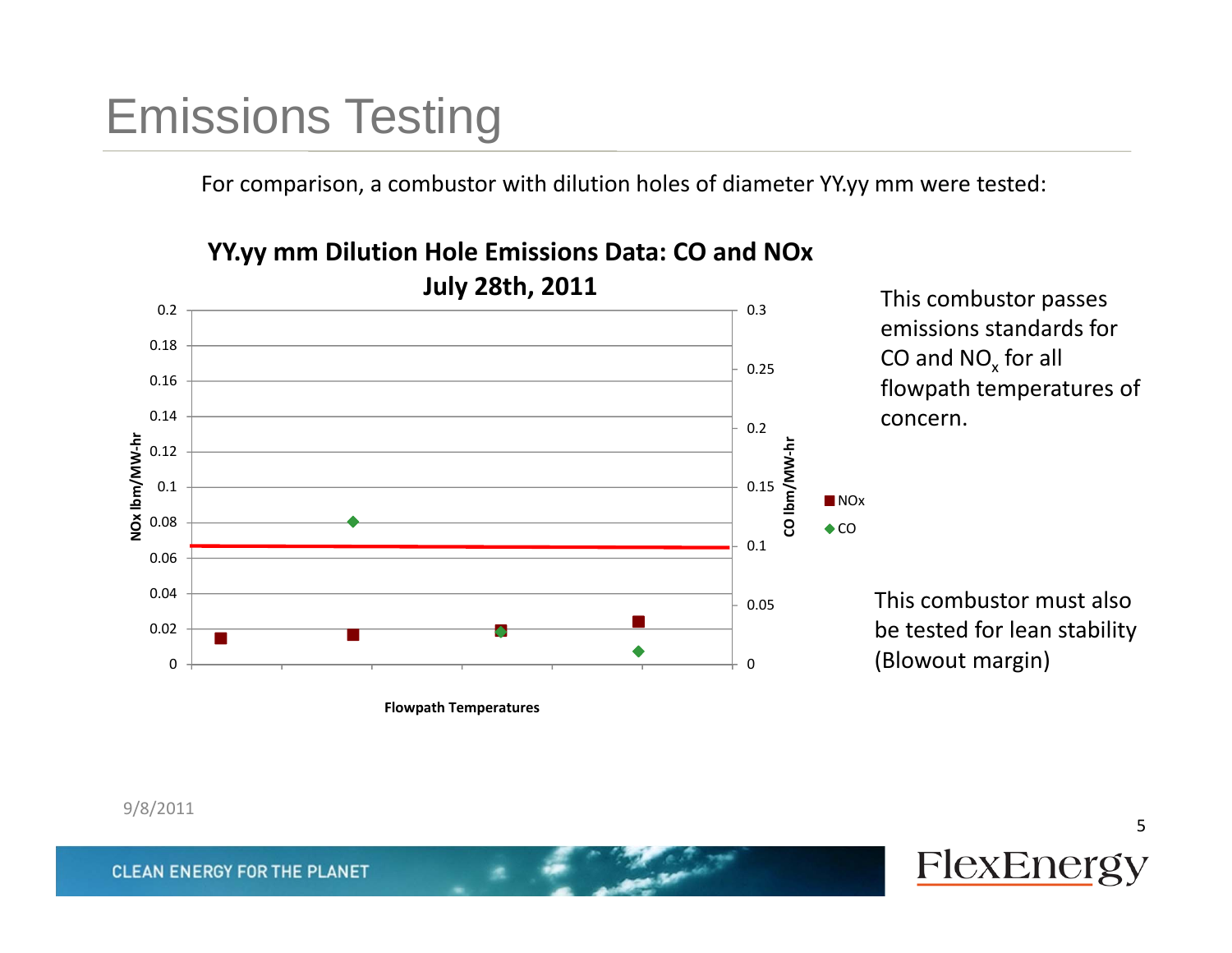Table 1: Flameout Data for Tested Combustors

Both combustors were tested for Flameouts at various power ratings.

Testing for the YY.yy mm rating occurred at a much lower ambient temperature than the testing for the XX.xx mm combustor.

Values in table 1 are corrected to ISOconditions and normalized to the objective lean blowout limit.

A flameout below <sup>a</sup> power rating of 1.00 is acceptable to FlexEnergy standards.

|                                     | <b>LBO Data</b>    |                    |
|-------------------------------------|--------------------|--------------------|
| <b>Dilution Hole</b><br><b>Size</b> | YY.yy mm<br>Rating | XX.xx mm<br>Rating |
| Trial 1                             | 1.05               | 0.88               |
| Trial 2                             | 1.05               | 1.08               |
| Trial 3                             | 1.03               | 0.97               |
| Average                             | 1.04               | 0.98               |

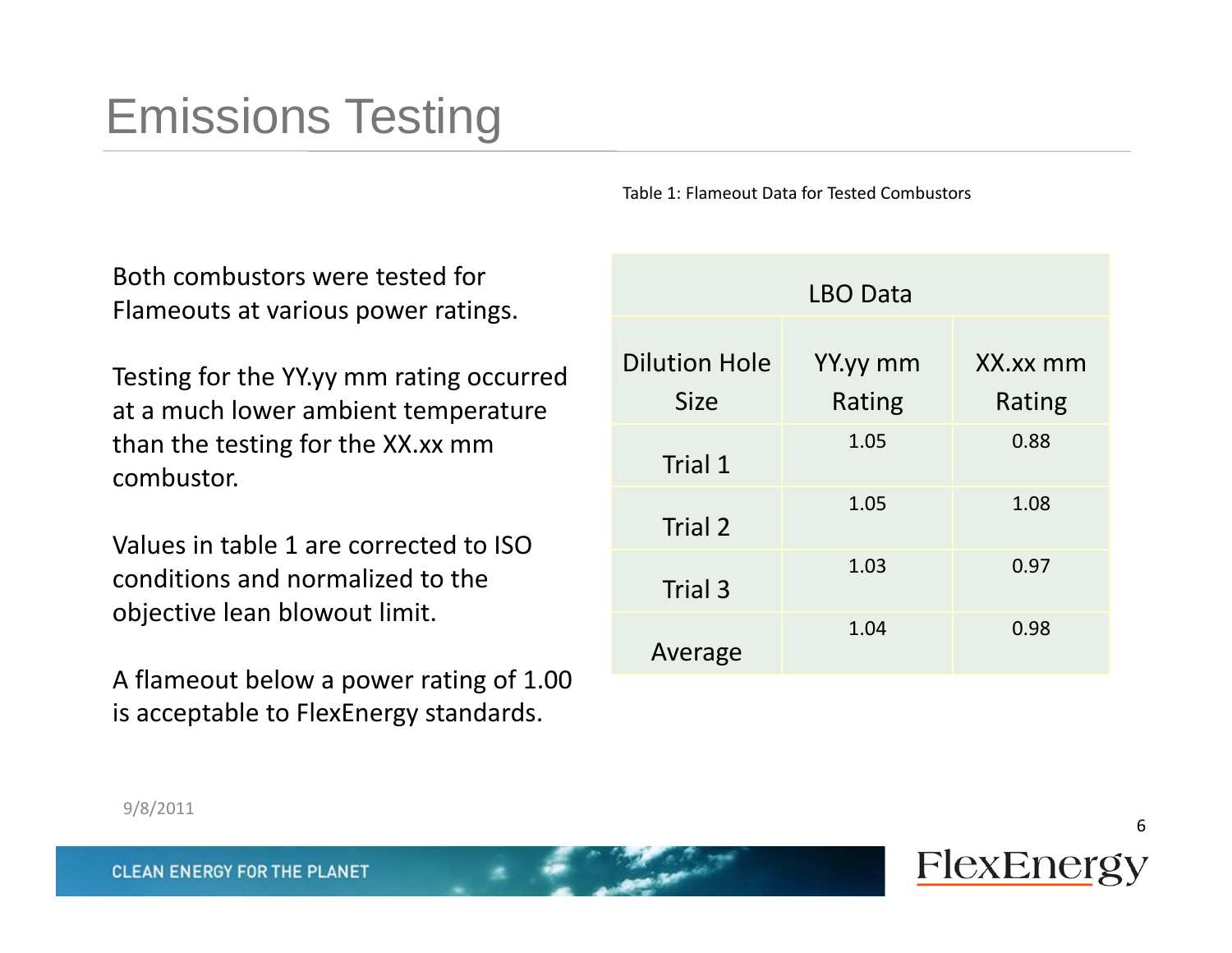A new combustor of dilution hole size ZZ.zz mm diameter was manufactured and tested:



**Emissions Data for ZZ.zz mm Dilution Holes August 10,**

**Flowpath Temperature**



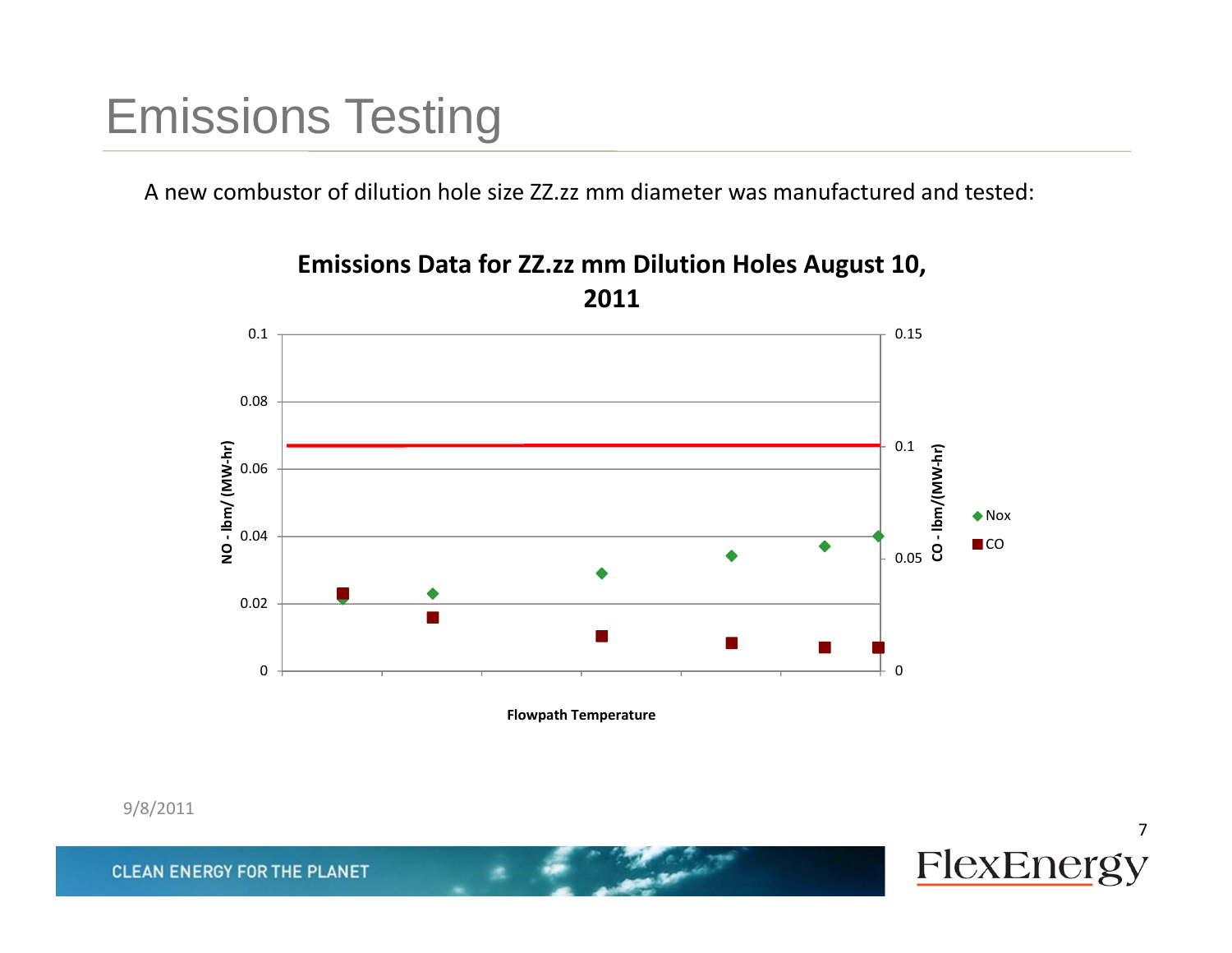Table 2: Flameout testing for ZZ.zz mm combustor

| <b>LBO Data</b> |              |  |
|-----------------|--------------|--|
| <b>Trial</b>    | <b>KWpct</b> |  |
| $\mathbf 1$     | 0.93         |  |
| 2 <sup>1</sup>  | 0.98         |  |
| $\overline{3}$  | 0.96         |  |
| Average         | .96          |  |

Flameout testing was also Performed on this combustor To ensure it met our standards.

The combustor is clearly below The 1.00 required maximum Power rating.

This combustor will be usedFor the official emissions Stack test.

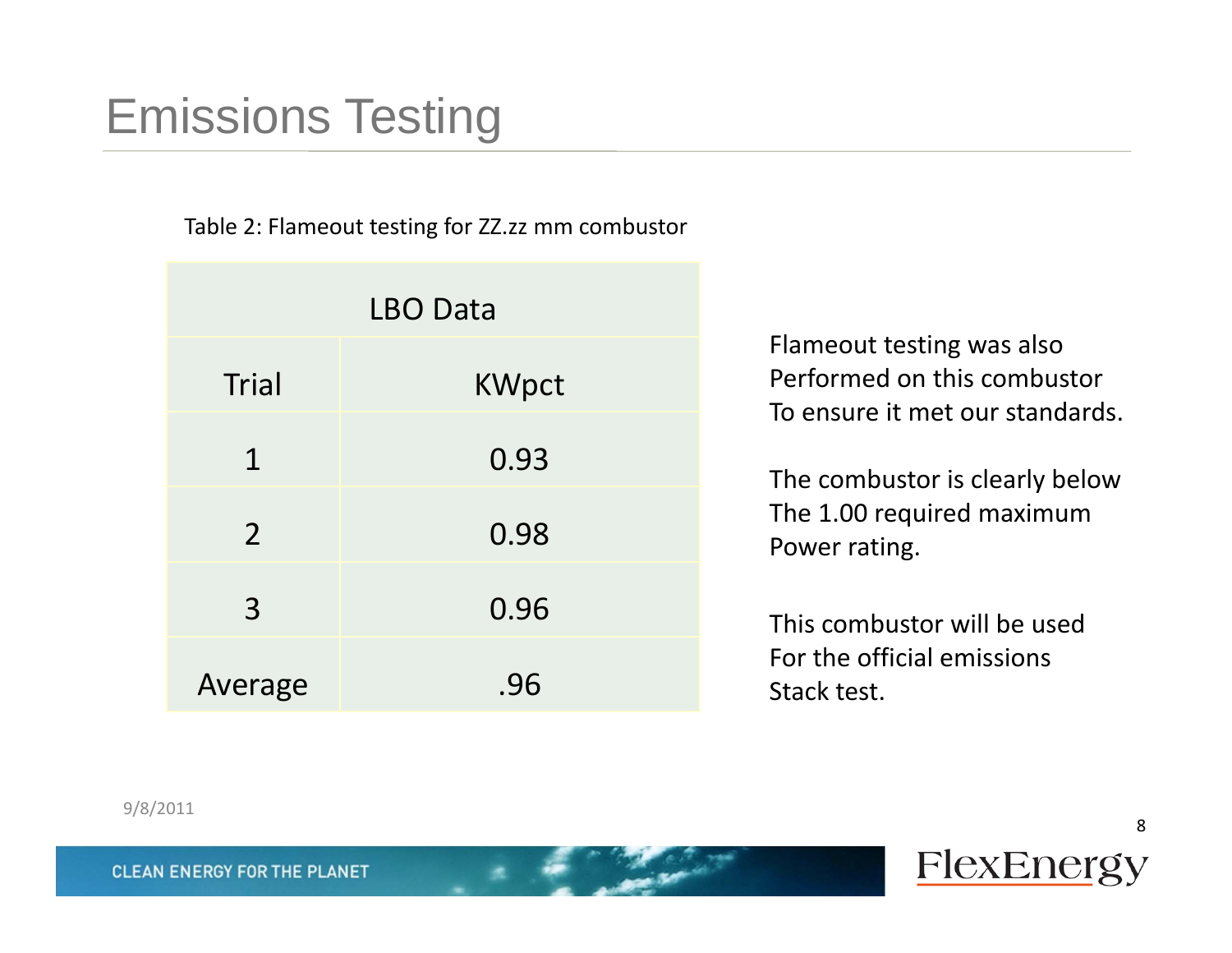#### Emissions Conclusion

- The new ZZ.zz mm combustor passes CARB standards
- The combustor meets our static stability requirements.
- The new combustor will be used for the emissions test, and will manufactured for the new design.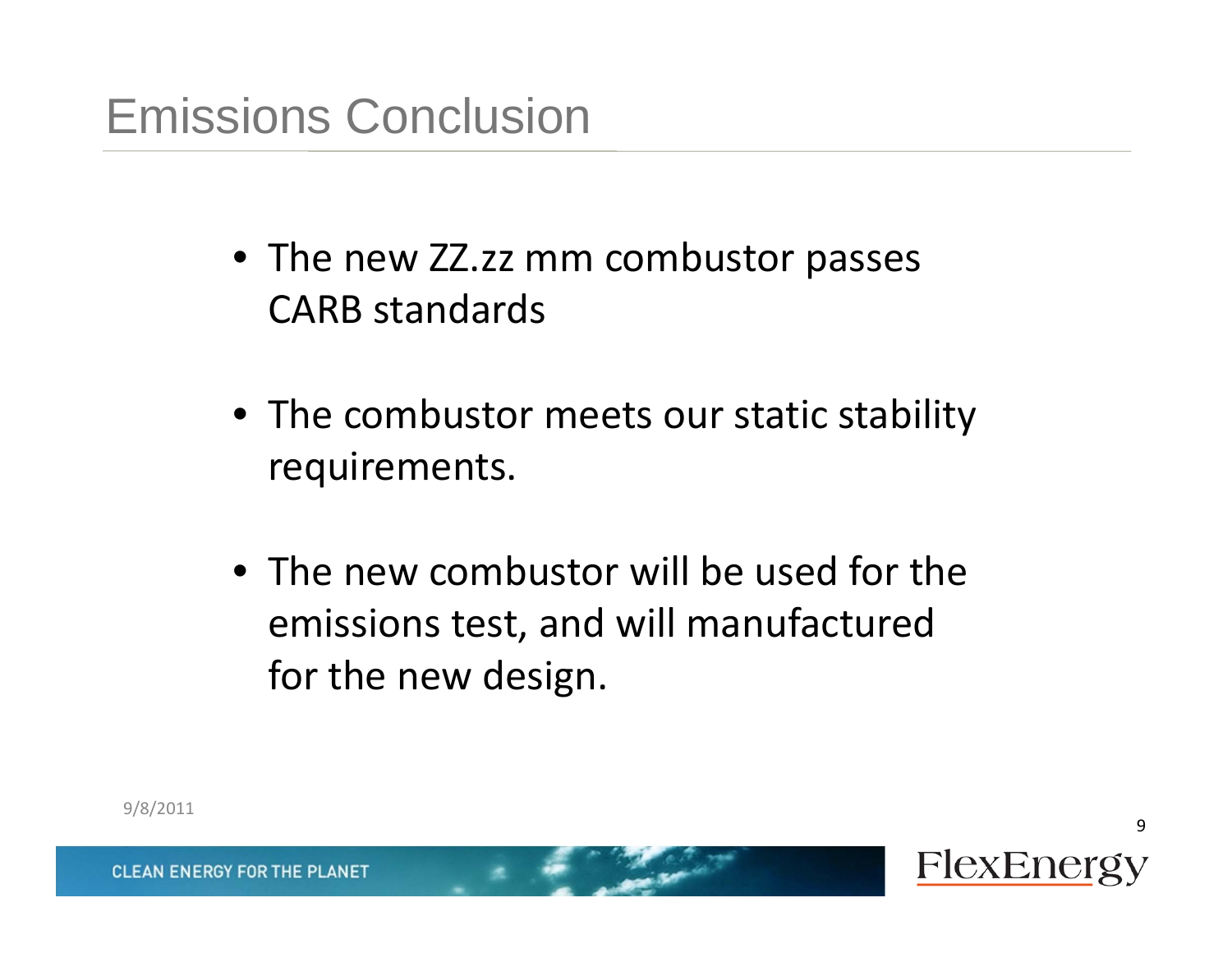FlexEnergy will begin to market cold weather microturbines that can withstand cold temperatures to below ‐40°C.

This project is in the initial design phase. All current parts of the MT250 that may be problematic at extremely cold temperatures were marked, and replacements were identified.

The lubricant system was completely analyzed, and the proper heating equipment was used to insure that warm oil was circulated through the machine.

Considering that the compressor would receive inlet air at a temperature below -40°F in this scenario, a complete material analysis of the compressor blade alloy was also necessary.

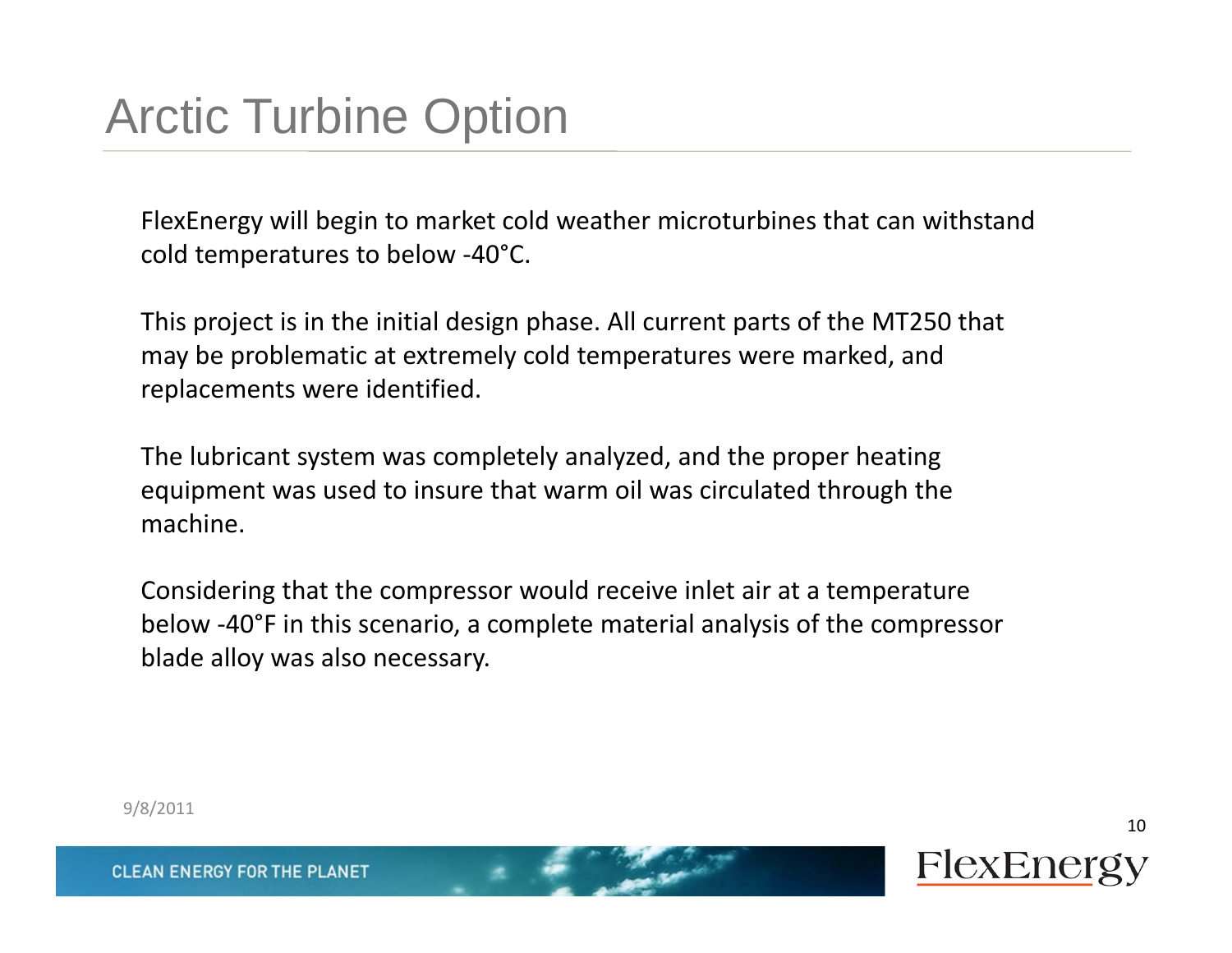## Arctic Turbine Option

Ten alloys were completely analyzed for various mechanical properties, and three were chosen as top candidates for the compressor



#### **Ultimate Tensile Strength**

9/8/2011

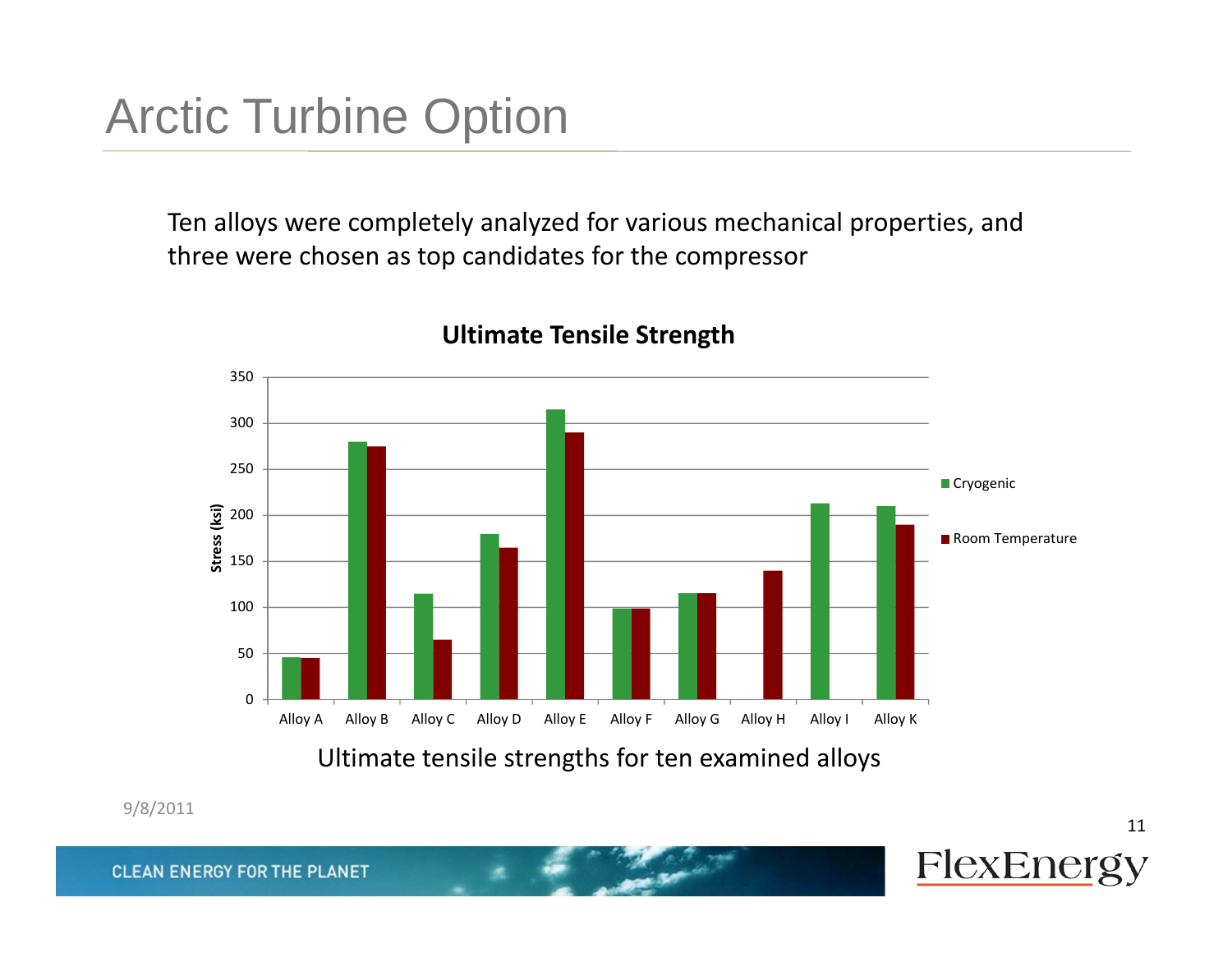#### Arctic Turbine Option



**Yield Strength**

Yield strengths for ten examined alloys

9/8/2011

**CLEAN ENERGY FOR THE PLANET** 

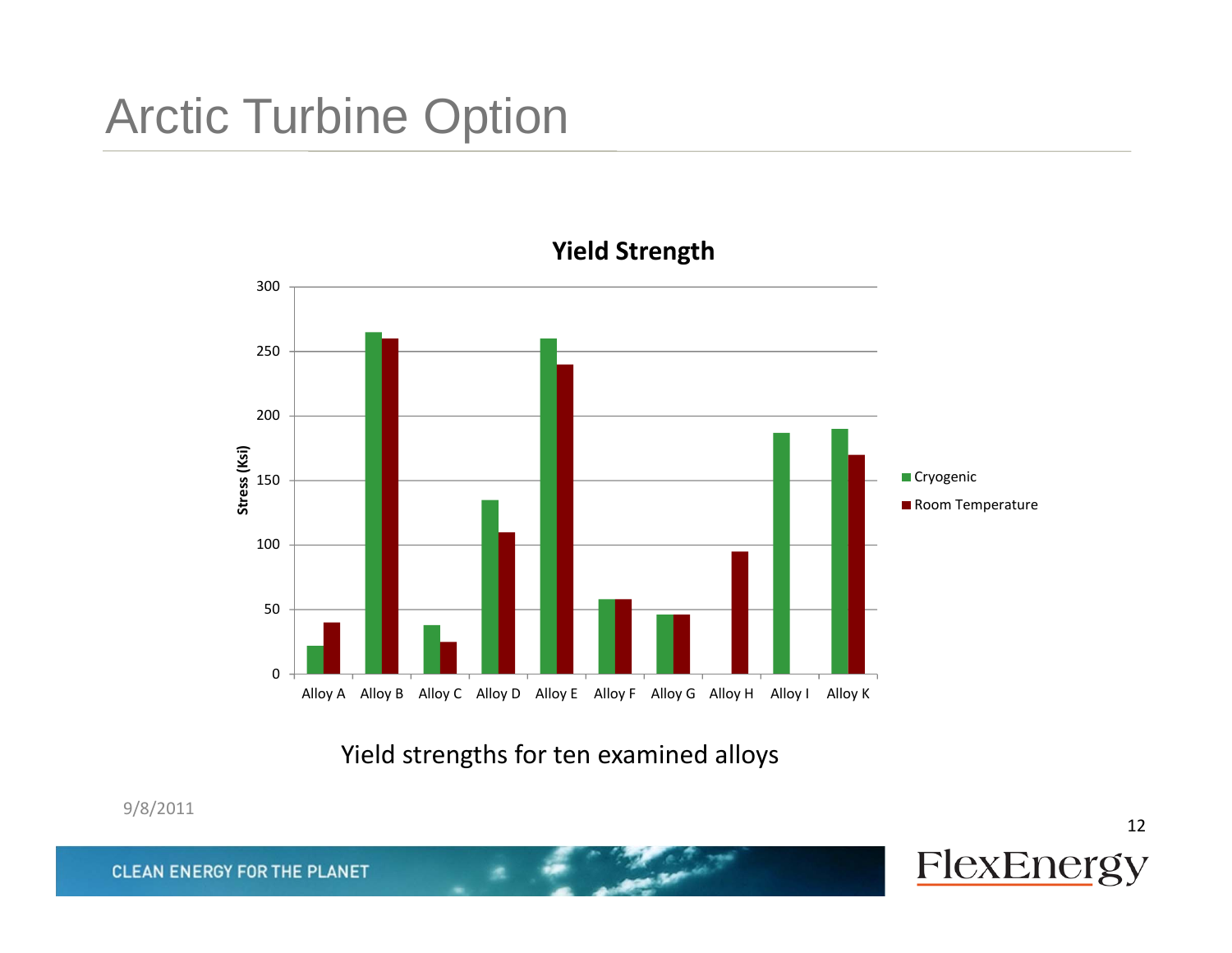

Elongation for ten examined alloys

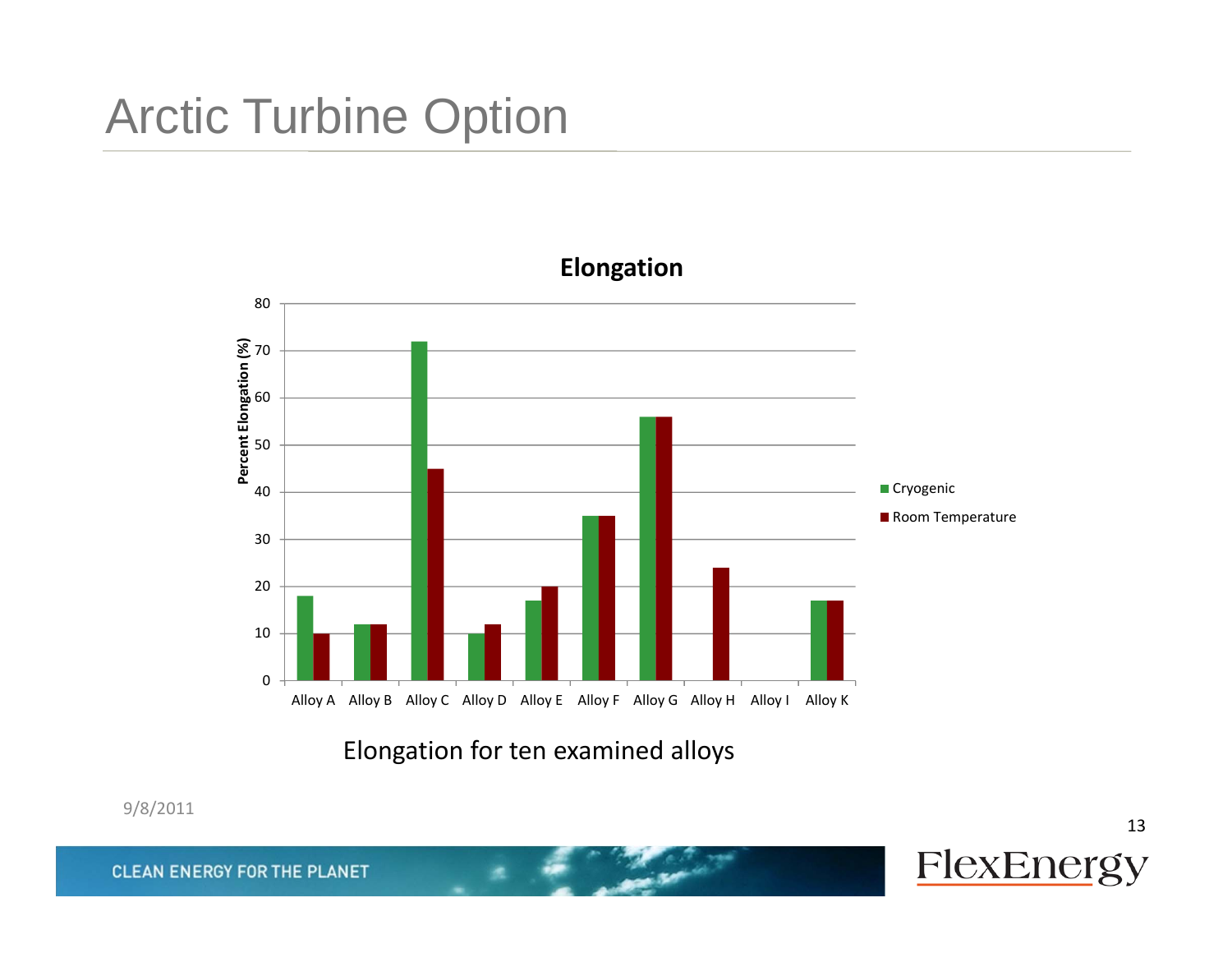

Reduction area for ten examined alloys

9/8/2011

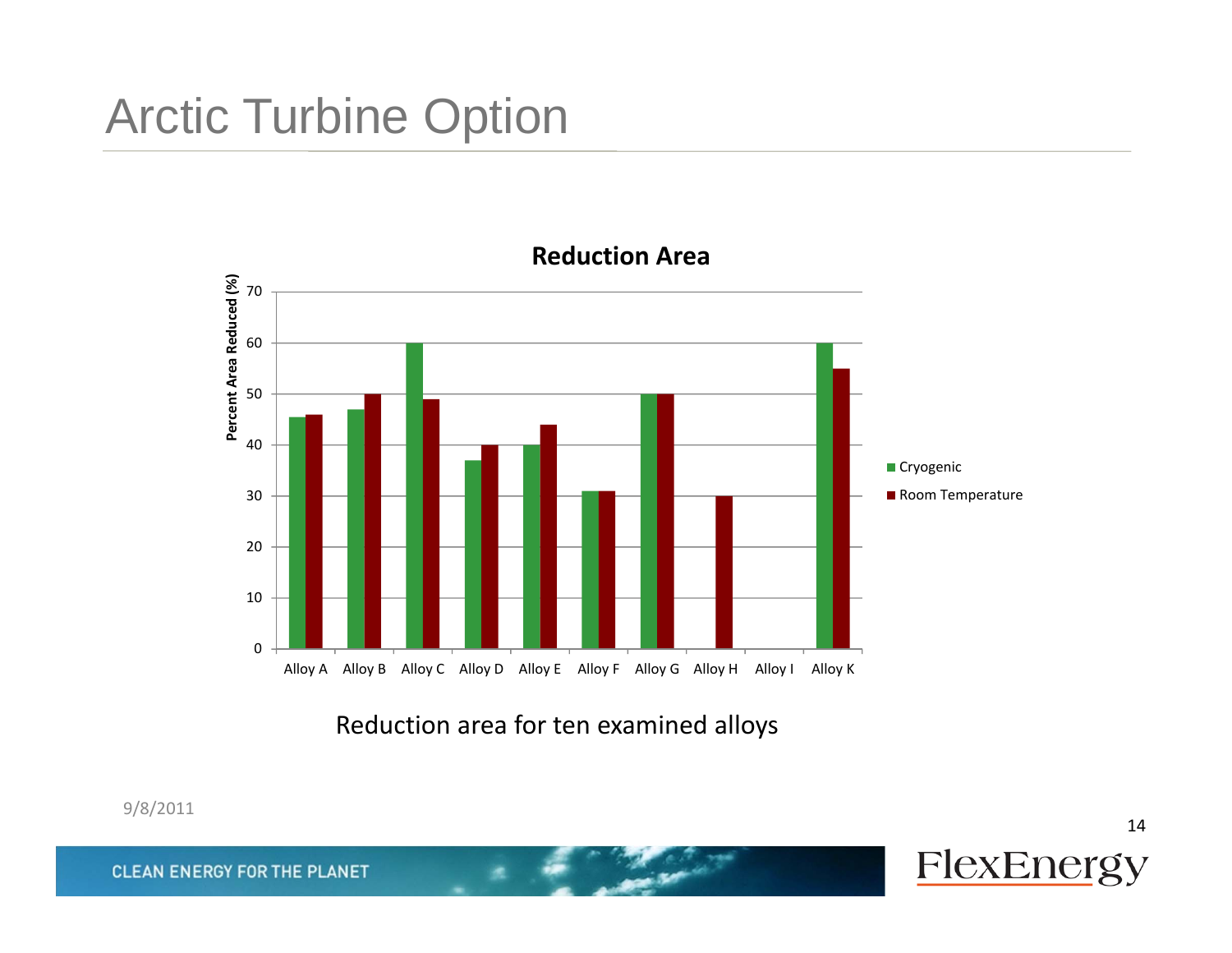

Charpy impact for ten examined alloys

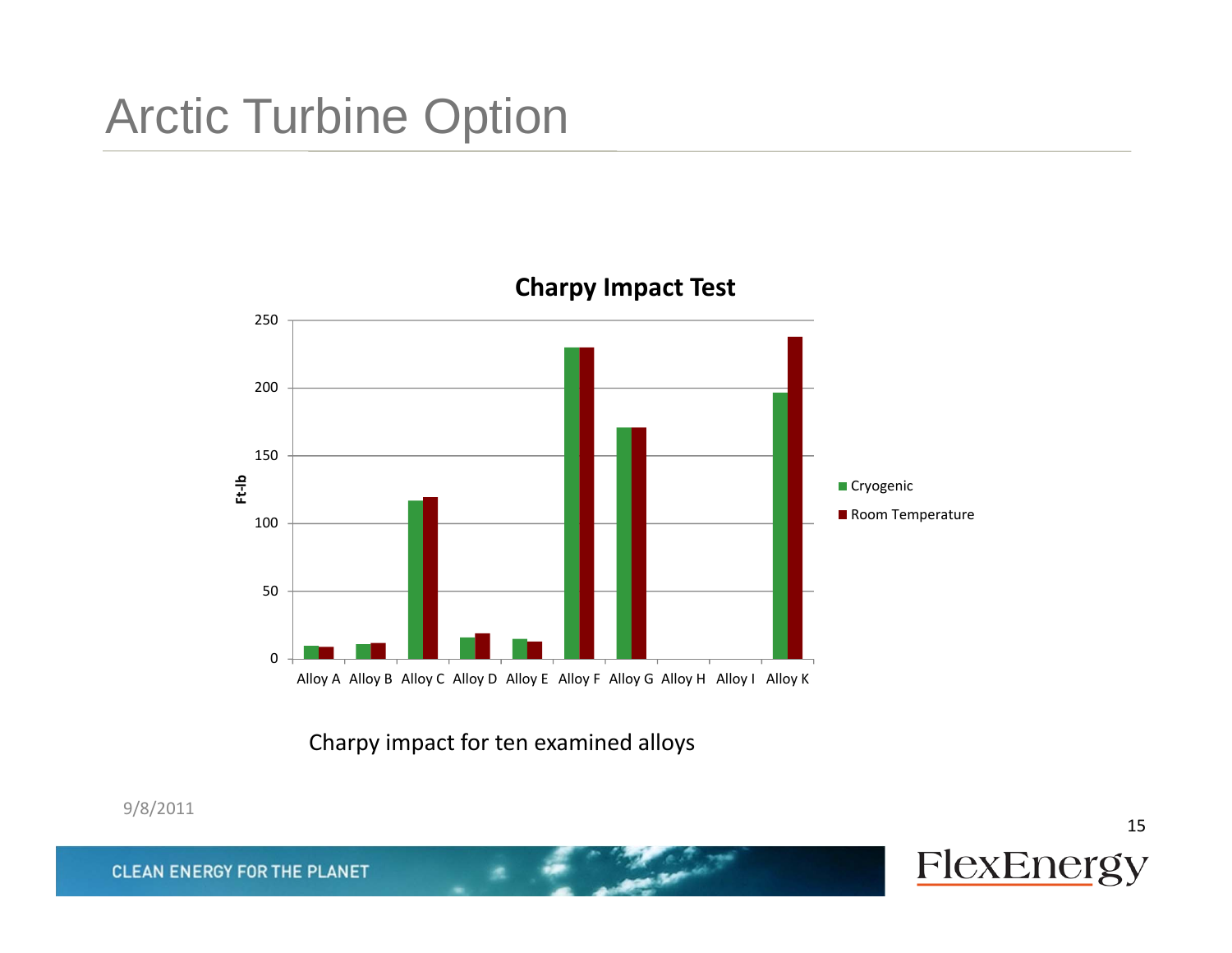Three top alloys were chosen, but further testing is required to determine the correct compressor alloy for cryogenic temperatures.

Testing strategies were identified for testing electrical parts, of which only seven are guaranteed to below ‐40°C requirement.

After all problematic parts have been replaced, the entire turbine will be cold‐soaked to below ‐ 40°C environment to ensure that it can survive such a freeze.

9/8/2011